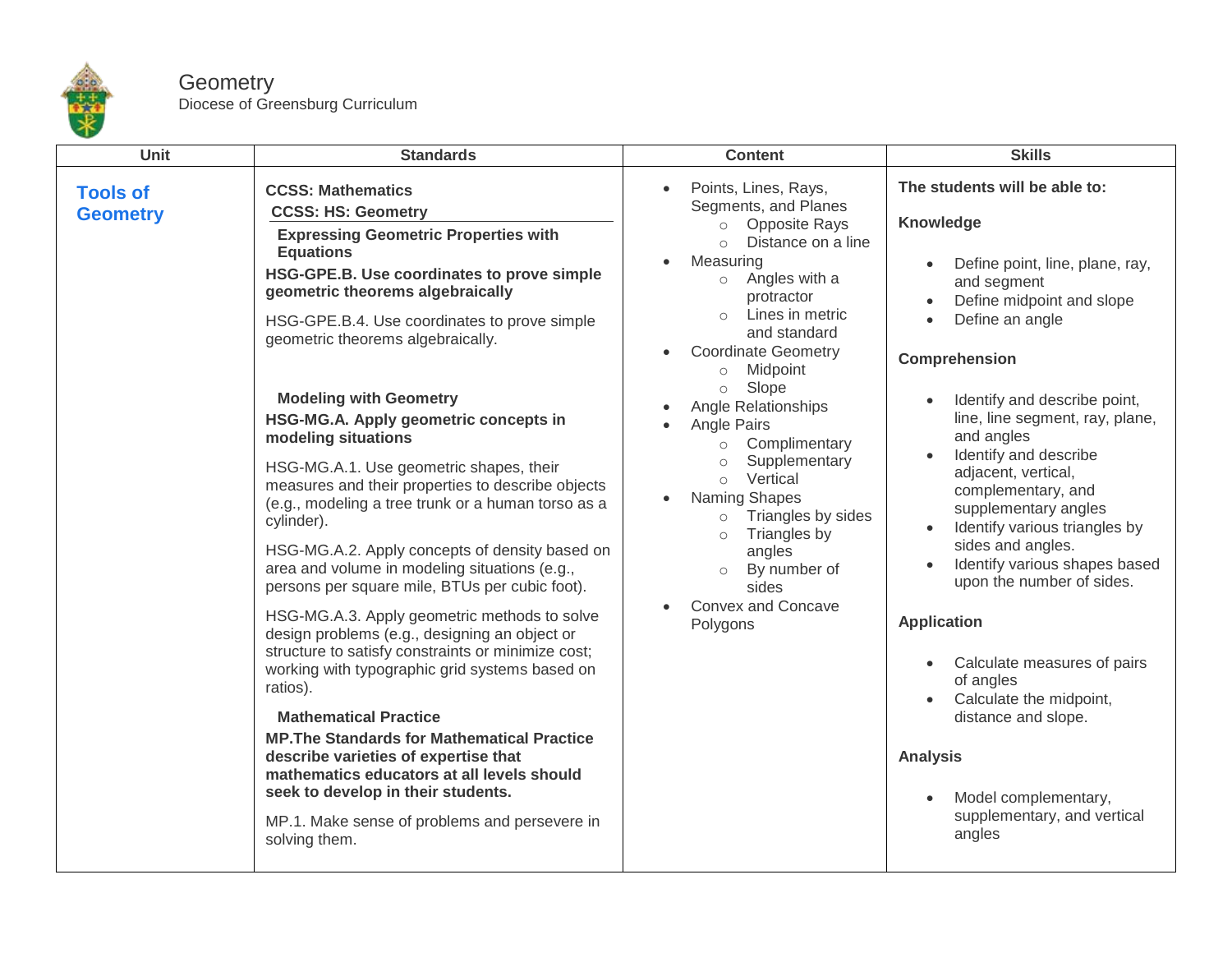| Unit | <b>Standards</b>                                                                                                                                                                                                                                                                                                                                                                                                                                          | <b>Content</b> | <b>Skills</b>                                                   |
|------|-----------------------------------------------------------------------------------------------------------------------------------------------------------------------------------------------------------------------------------------------------------------------------------------------------------------------------------------------------------------------------------------------------------------------------------------------------------|----------------|-----------------------------------------------------------------|
|      | MP.4. Model with mathematics.                                                                                                                                                                                                                                                                                                                                                                                                                             |                | Measure angles and<br>$\bullet$<br>segments<br><b>Synthesis</b> |
|      | <b>NCTM: Mathematics</b><br>NCTM: Grades 9 - 12<br><b>Geometry</b><br>Analyze characteristics and properties of two-<br>and three-dimensional geometric shapes and<br>develop mathematical arguments about<br>geometric relationships<br>explore relationships (including congruence and<br>similarity) among classes of two- and three-<br>dimensional geometric objects, make and test<br>conjectures about them, and solve problems<br>involving them; |                | Create convex and concave<br>polygons                           |
|      | Specify locations and describe spatial<br>relationships using coordinate geometry and<br>other representational systems                                                                                                                                                                                                                                                                                                                                   |                |                                                                 |
|      | use Cartesian coordinates and other coordinate<br>systems, such as navigational, polar, or spherical<br>systems, to analyze geometric situations;                                                                                                                                                                                                                                                                                                         |                |                                                                 |
|      | investigate conjectures and solve problems<br>involving two- and three-dimensional objects<br>represented with Cartesian coordinates.                                                                                                                                                                                                                                                                                                                     |                |                                                                 |
|      | Use visualization, spatial reasoning, and<br>geometric modeling to solve problems                                                                                                                                                                                                                                                                                                                                                                         |                |                                                                 |
|      | draw and construct representations of two- and<br>three-dimensional geometric objects using a<br>variety of tools;                                                                                                                                                                                                                                                                                                                                        |                |                                                                 |
|      | © Copyright 2010. National Governors<br>Association Center for Best Practices and Council<br>of Chief State School Officers. All rights reserved.                                                                                                                                                                                                                                                                                                         |                |                                                                 |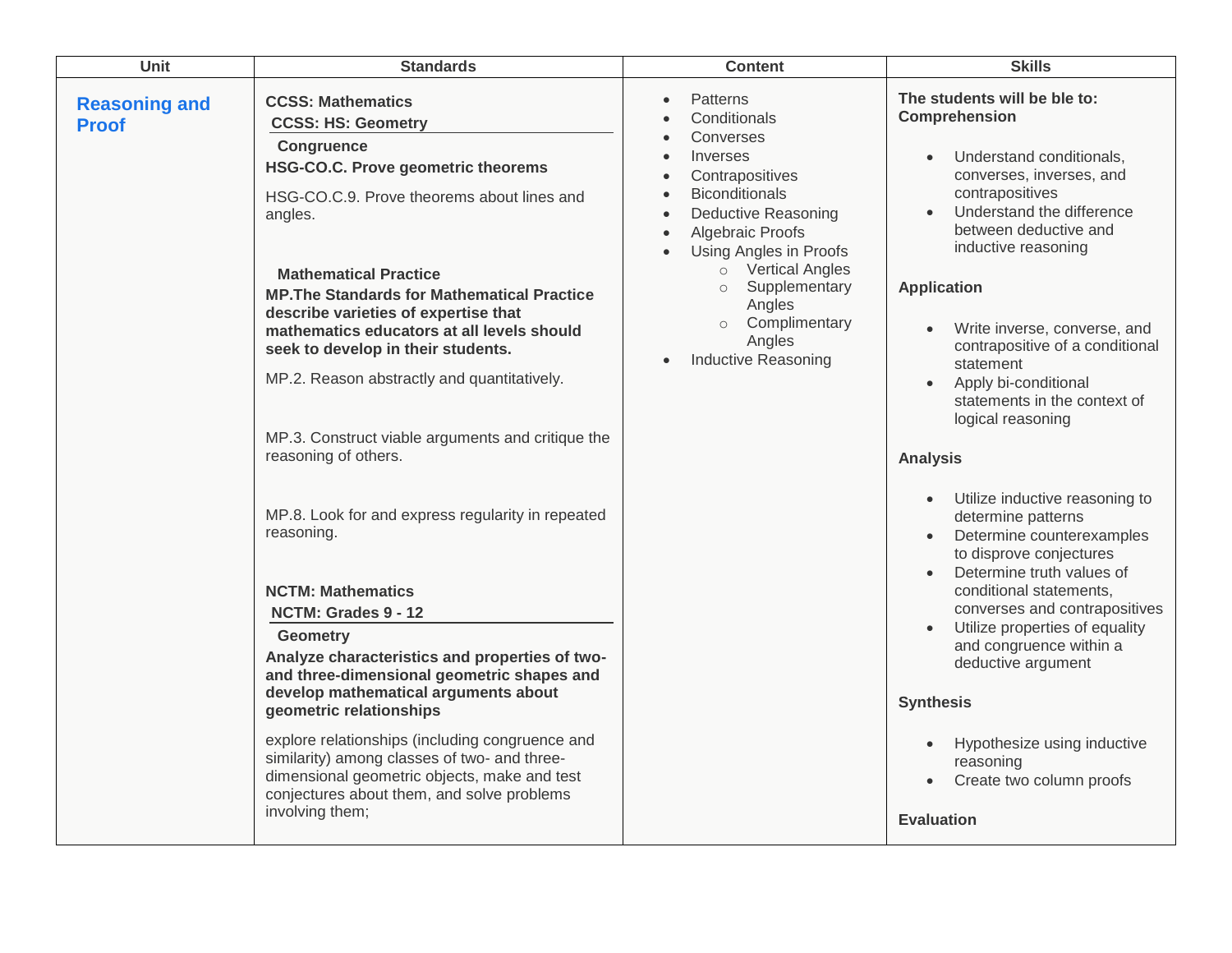| <b>Unit</b>                                 | <b>Standards</b>                                                                                                                                                                                                                                                                                                                                                                                                                                                                         | <b>Content</b>                                                                                                                                                                                                                                                                                                                                                                           | <b>Skills</b>                                                                                                                                                                                                                                                                                                                |
|---------------------------------------------|------------------------------------------------------------------------------------------------------------------------------------------------------------------------------------------------------------------------------------------------------------------------------------------------------------------------------------------------------------------------------------------------------------------------------------------------------------------------------------------|------------------------------------------------------------------------------------------------------------------------------------------------------------------------------------------------------------------------------------------------------------------------------------------------------------------------------------------------------------------------------------------|------------------------------------------------------------------------------------------------------------------------------------------------------------------------------------------------------------------------------------------------------------------------------------------------------------------------------|
|                                             | establish the validity of geometric conjectures<br>using deduction, prove theorems, and critique<br>arguments made by others;<br><b>Process Standards</b><br><b>Reasoning and Proof</b>                                                                                                                                                                                                                                                                                                  |                                                                                                                                                                                                                                                                                                                                                                                          | Determine truth values of<br>$\bullet$<br>converse, inverse, and<br>contrapositives                                                                                                                                                                                                                                          |
|                                             | Recognize reasoning and proof as fundamental<br>aspects of mathematics                                                                                                                                                                                                                                                                                                                                                                                                                   |                                                                                                                                                                                                                                                                                                                                                                                          |                                                                                                                                                                                                                                                                                                                              |
|                                             | Make and investigate mathematical conjectures                                                                                                                                                                                                                                                                                                                                                                                                                                            |                                                                                                                                                                                                                                                                                                                                                                                          |                                                                                                                                                                                                                                                                                                                              |
|                                             | Develop and evaluate mathematical arguments<br>and proofs                                                                                                                                                                                                                                                                                                                                                                                                                                |                                                                                                                                                                                                                                                                                                                                                                                          |                                                                                                                                                                                                                                                                                                                              |
|                                             | Select and use various types of reasoning and<br>methods of proof                                                                                                                                                                                                                                                                                                                                                                                                                        |                                                                                                                                                                                                                                                                                                                                                                                          |                                                                                                                                                                                                                                                                                                                              |
|                                             | © Copyright 2010. National Governors<br>Association Center for Best Practices and Council<br>of Chief State School Officers. All rights reserved.                                                                                                                                                                                                                                                                                                                                        |                                                                                                                                                                                                                                                                                                                                                                                          |                                                                                                                                                                                                                                                                                                                              |
| <b>Parallel and</b><br><b>Perpendicular</b> | <b>CCSS: Mathematics</b><br><b>CCSS: HS: Geometry</b><br><b>Congruence</b><br><b>HSG-CO.A. Experiment with transformations</b><br>in the plane<br>HSG-CO.A.1. Know precise definitions of angle,<br>circle, perpendicular line, parallel line, and line<br>segment, based on the undefined notions of point,<br>line, distance along a line, and distance around a<br>circular arc.<br><b>HSG-CO.C. Prove geometric theorems</b><br>HSG-CO.C.11. Prove theorems about<br>parallelograms. | Transversals<br>$\bullet$<br><b>Corresponding Angles</b><br>Alternate Interior/Exterior<br>$\bullet$<br>Angles<br>Same-Side<br>Interior/Exterior Angles<br><b>Converse of Transversals</b><br>$\bullet$<br>Perpendicular<br>$\bullet$<br>Transversals<br><b>Interior and Exterior</b><br>$\bullet$<br>Angles of a Triangle<br>Slopes of Parallel and<br>$\bullet$<br>Perpendicular Lines | The students will be able to:<br>Knowledge<br>Identify characteristics of<br>$\bullet$<br>parallel, perpendicular, and<br>skew lines<br>Identify pairs of angles formed<br>$\bullet$<br>by intersecting lines<br>Comprehension<br>Determine slopes of parallel<br>$\bullet$<br>and perpendicular lines<br><b>Application</b> |
|                                             | <b>Expressing Geometric Properties with</b><br><b>Equations</b><br>HSG-GPE.B. Use coordinates to prove simple<br>geometric theorems algebraically                                                                                                                                                                                                                                                                                                                                        |                                                                                                                                                                                                                                                                                                                                                                                          | Apply theorems about angles<br>$\bullet$<br>formed by parallel lines,                                                                                                                                                                                                                                                        |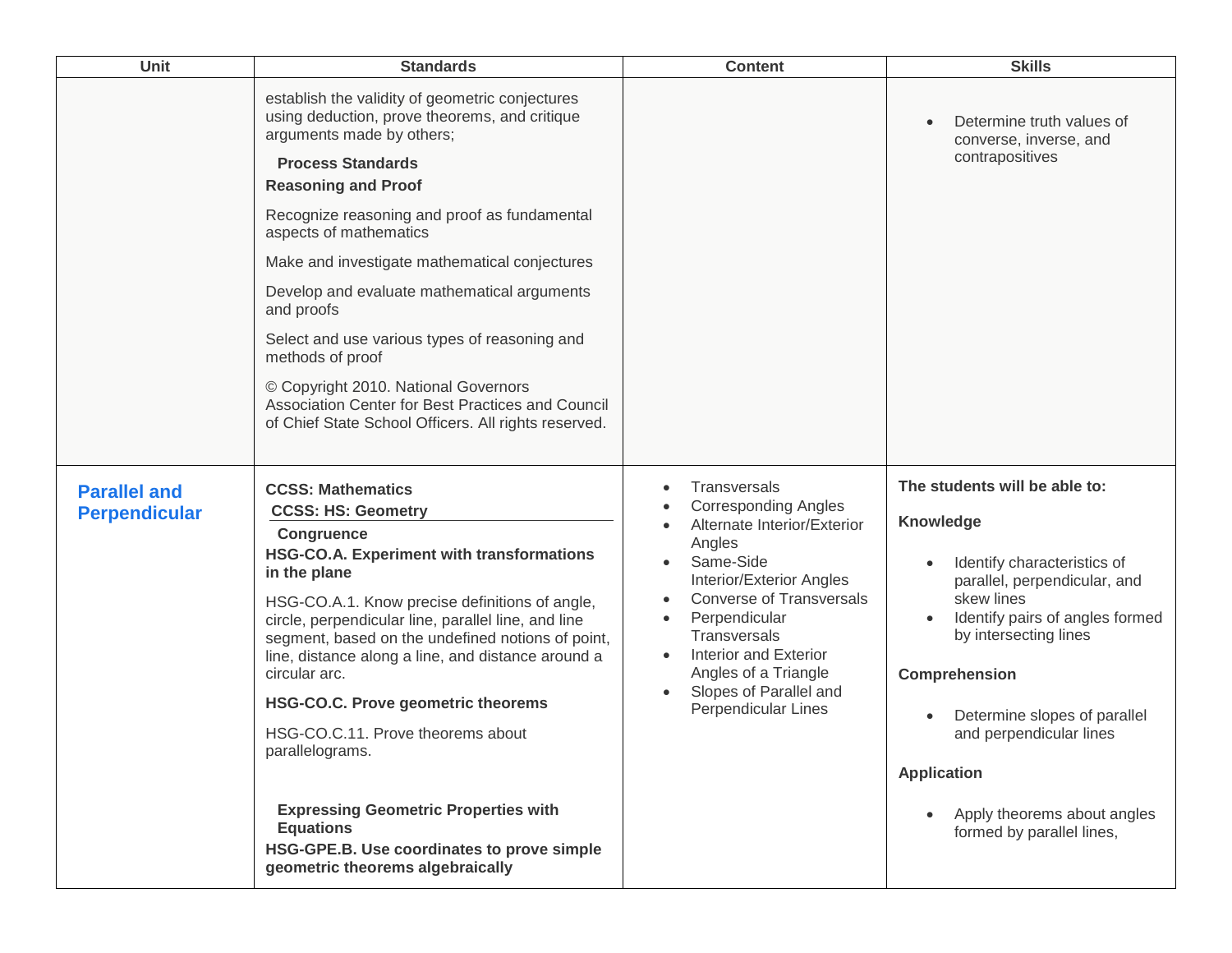| <b>Unit</b>                          | <b>Standards</b>                                                                                                                                                                                                                                                                                                                                                                                                                                                                                                                                                                                                         | <b>Content</b>                                                                                                                                                                                                                       | <b>Skills</b>                                                                                                                                                                                                                                                                                                                                                                    |
|--------------------------------------|--------------------------------------------------------------------------------------------------------------------------------------------------------------------------------------------------------------------------------------------------------------------------------------------------------------------------------------------------------------------------------------------------------------------------------------------------------------------------------------------------------------------------------------------------------------------------------------------------------------------------|--------------------------------------------------------------------------------------------------------------------------------------------------------------------------------------------------------------------------------------|----------------------------------------------------------------------------------------------------------------------------------------------------------------------------------------------------------------------------------------------------------------------------------------------------------------------------------------------------------------------------------|
|                                      | HSG-GPE.B.5. Prove the slope criteria for parallel<br>and perpendicular lines and use them to solve<br>geometric problems (e.g., find the equation of a<br>line parallel or perpendicular to a given line that<br>passes through a given point).<br>© Copyright 2010. National Governors<br>Association Center for Best Practices and Council<br>of Chief State School Officers. All rights reserved.                                                                                                                                                                                                                    |                                                                                                                                                                                                                                      | transversals and<br>perpendicular lines<br><b>Analysis</b><br>Determine angle measures<br>given parallel lines and<br>transversals<br><b>Synthesis</b><br>Generate new equations of<br>$\bullet$<br>lines given a point, parallel<br>and/or perpendicular lines<br>Generate new equations of<br>lines using point-slope, slope-<br>intercept, and standard forms<br>of equations |
| <b>Congruent</b><br><b>Triangles</b> | <b>CCSS: Mathematics</b><br><b>CCSS: HS: Geometry</b><br><b>Congruence</b><br>HSG-CO.B. Understand congruence in terms<br>of rigid motions<br>HSG-CO.B.7. Use the definition of congruence in<br>terms of rigid motions to show that two triangles<br>are congruent if and only if corresponding pairs of<br>sides and corresponding pairs of angles are<br>congruent.<br><b>HSG-CO.C. Prove geometric theorems</b><br>HSG-CO.C.10. Prove theorems about triangles.<br>© Copyright 2010. National Governors<br>Association Center for Best Practices and Council<br>of Chief State School Officers. All rights reserved. | Acute, right, equiangular,<br>and obtuse triangles<br>Scalene, isosceles, and<br>equilateral triangles<br>Congruent<br>SSS, SAS, ASA<br>AAS, HL<br><b>CPCTC</b><br><b>Isosceles Triangle</b><br>Theorems<br><b>Overlapping Parts</b> | The students will be able to:<br>Knowledge<br>Define congruent<br>Comprehension<br>Justify triangle congruence<br>$\bullet$<br>based upon sides lengths and<br>angle measure<br><b>Application</b><br>Classify triangles by side<br>length and angle measure<br><b>Analysis</b>                                                                                                  |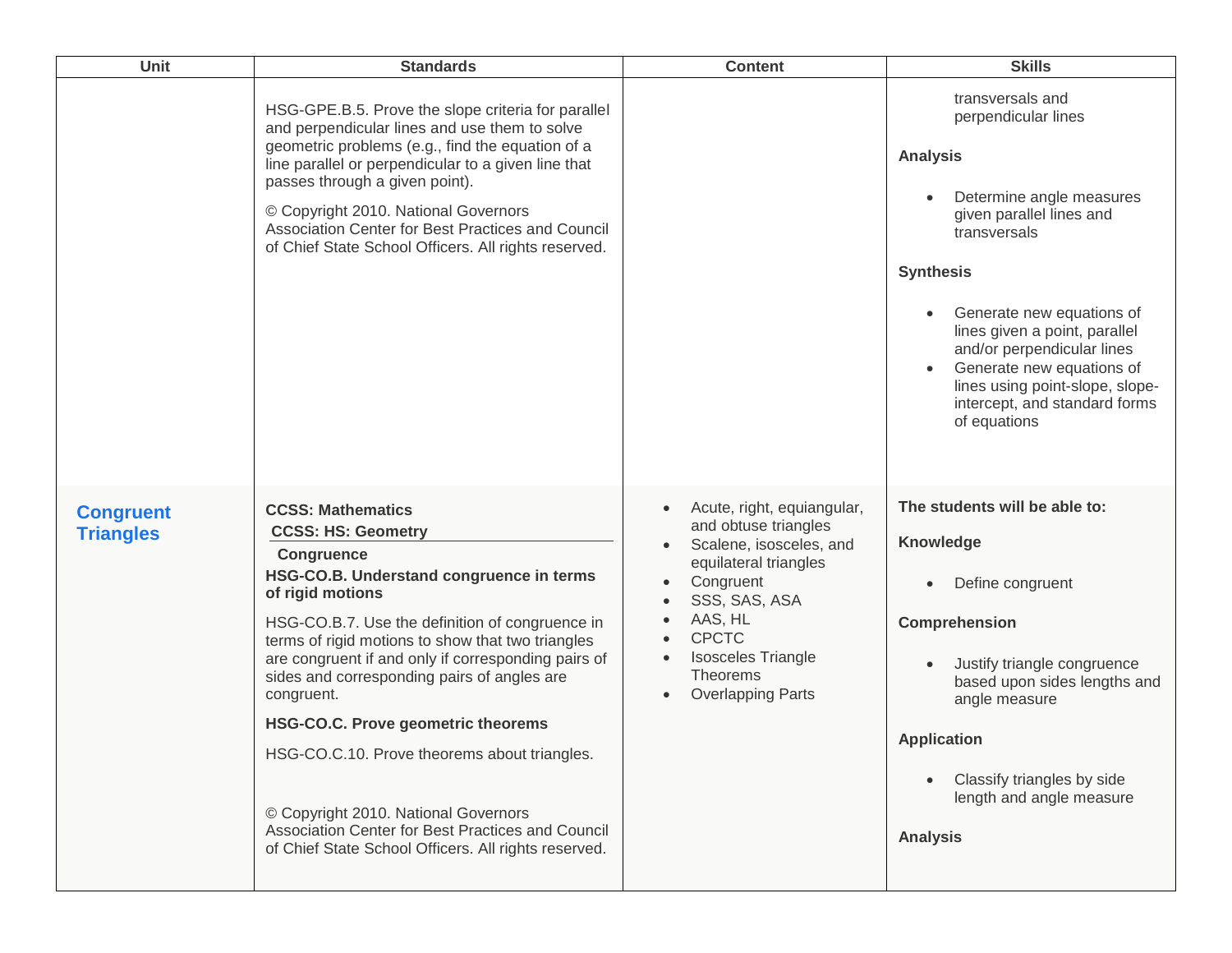| Unit                                        | <b>Standards</b>                                                                                                                                                                                                                                                                                                                                                                                                                                                                                                                                                                                                                                                                                                                                               | <b>Content</b>                                                                                                                                                                           | <b>Skills</b>                                                                                                                                                                                                                                                                                                                                                                                                                                                                             |
|---------------------------------------------|----------------------------------------------------------------------------------------------------------------------------------------------------------------------------------------------------------------------------------------------------------------------------------------------------------------------------------------------------------------------------------------------------------------------------------------------------------------------------------------------------------------------------------------------------------------------------------------------------------------------------------------------------------------------------------------------------------------------------------------------------------------|------------------------------------------------------------------------------------------------------------------------------------------------------------------------------------------|-------------------------------------------------------------------------------------------------------------------------------------------------------------------------------------------------------------------------------------------------------------------------------------------------------------------------------------------------------------------------------------------------------------------------------------------------------------------------------------------|
|                                             |                                                                                                                                                                                                                                                                                                                                                                                                                                                                                                                                                                                                                                                                                                                                                                |                                                                                                                                                                                          | Infer congruency of triangles<br>with overlapping parts<br><b>Evaluation</b><br>Compare and contrast<br>$\bullet$<br>properties about isosceles<br>and equilateral triangles                                                                                                                                                                                                                                                                                                              |
| <b>Relationships in</b><br><b>Triangles</b> | <b>CCSS: Mathematics</b><br><b>CCSS: HS: Geometry</b><br><b>Congruence</b><br>HSG-CO.D. Make geometric constructions<br>HSG-CO.D.12. Make formal geometric<br>constructions with a variety of tools and methods<br>(compass and straightedge, string, reflective<br>devices, paper folding, dynamic geometric<br>software, etc). Copying a segment; copying an<br>angle; bisecting a segment; bisecting an angle;<br>constructing perpendicular lines, including the<br>perpendicular bisector of a line segment; and<br>constructing a line parallel to a given line through<br>a point not on the line.<br>© Copyright 2010. National Governors<br>Association Center for Best Practices and Council<br>of Chief State School Officers. All rights reserved. | <b>Median and Altitude</b><br>Perpendicular Bisector<br>and Angle Bisector<br><b>Triangle Inequalities</b><br>$(a+b>c)$<br>Pythagorean Theorem<br>Converse of the<br>Pythagorean Theorem | The students will be able to:<br>Knowledge<br>Define median, altitude,<br>perpendicular bisector, and<br>angle bisector<br>Comprehension<br>Explain the triangle inequality<br>theorem<br><b>Application</b><br>Apply theorems about<br>perpendicular bisectors<br>Apply properties of medians<br>$\bullet$<br>and altitudes in triangle.<br>Apply properties of triangle<br>$\bullet$<br>mid-segments.<br>Solve triangle inequalities<br>using compound inequalities<br><b>Synthesis</b> |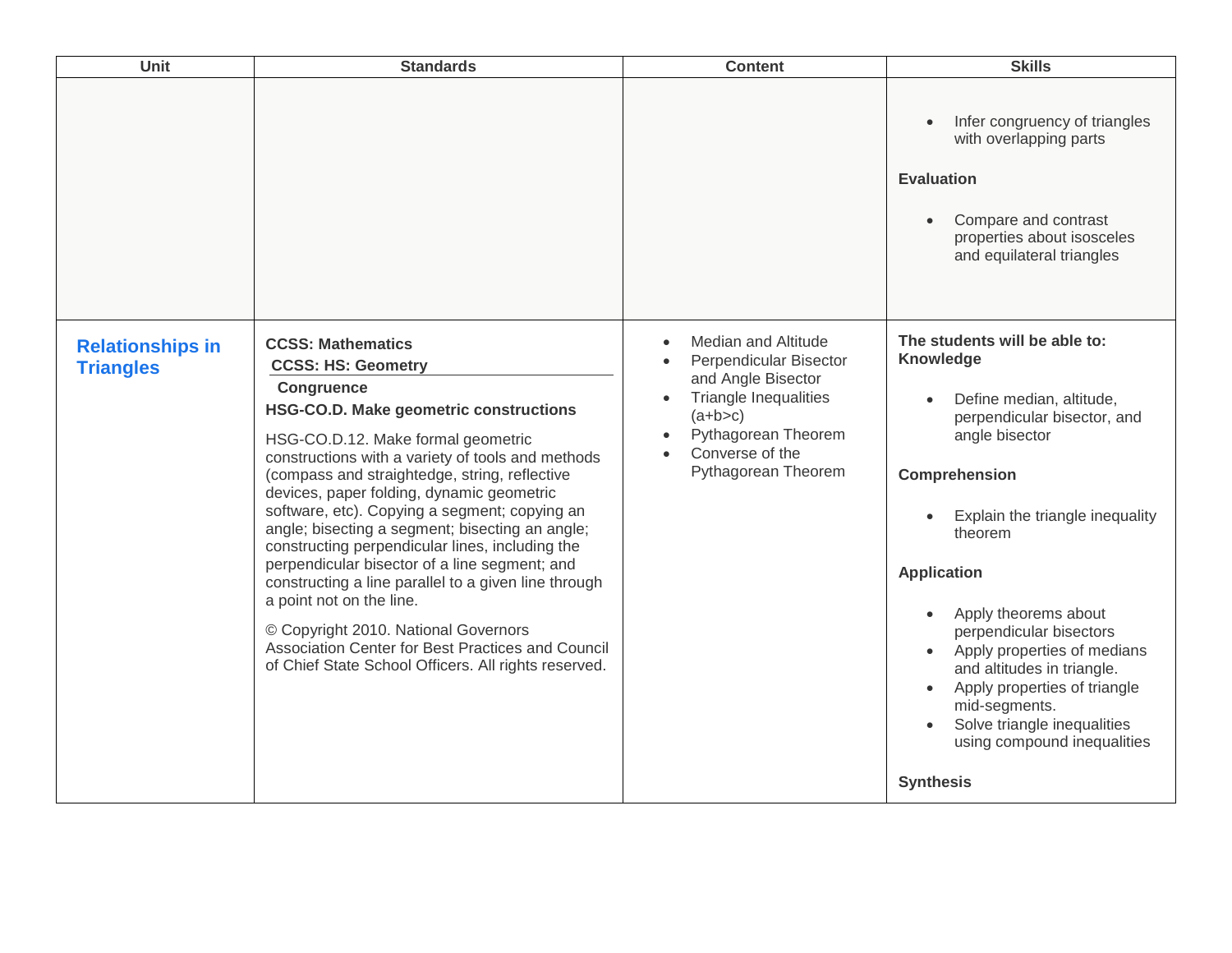| Unit                                         | <b>Standards</b>                                                                                                                                                                                                                                                                                                                                                                                                                                                                                                                                                                                                                                                                                                                                                                                                                                                                                                                                                                                                                                | <b>Content</b>                                                                                                                                                                                                                                                                                                         | <b>Skills</b>                                                                                                                                                                                                                                                                                                                                                                              |
|----------------------------------------------|-------------------------------------------------------------------------------------------------------------------------------------------------------------------------------------------------------------------------------------------------------------------------------------------------------------------------------------------------------------------------------------------------------------------------------------------------------------------------------------------------------------------------------------------------------------------------------------------------------------------------------------------------------------------------------------------------------------------------------------------------------------------------------------------------------------------------------------------------------------------------------------------------------------------------------------------------------------------------------------------------------------------------------------------------|------------------------------------------------------------------------------------------------------------------------------------------------------------------------------------------------------------------------------------------------------------------------------------------------------------------------|--------------------------------------------------------------------------------------------------------------------------------------------------------------------------------------------------------------------------------------------------------------------------------------------------------------------------------------------------------------------------------------------|
|                                              |                                                                                                                                                                                                                                                                                                                                                                                                                                                                                                                                                                                                                                                                                                                                                                                                                                                                                                                                                                                                                                                 |                                                                                                                                                                                                                                                                                                                        | Construct median, altitude,<br>$\bullet$<br>perpendicular bisector, and<br>angle bisector                                                                                                                                                                                                                                                                                                  |
| <b>Polygons and</b><br><b>Quadrilaterals</b> | <b>NCTM: Mathematics</b><br>NCTM: Grades 6 - 8<br><b>Geometry</b><br>Specify locations and describe spatial<br>relationships using coordinate geometry and<br>other representational systems<br>use coordinate geometry to examine special<br>geometric shapes, such as regular polygons or<br>those with pairs of parallel or perpendicular sides.<br>NCTM: Grades 9 - 12<br><b>Geometry</b><br>Analyze characteristics and properties of two-<br>and three-dimensional geometric shapes and<br>develop mathematical arguments about<br>geometric relationships<br>analyze properties and determine attributes of<br>two- and three-dimensional objects;<br>explore relationships (including congruence and<br>similarity) among classes of two- and three-<br>dimensional geometric objects, make and test<br>conjectures about them, and solve problems<br>involving them;<br>Used with permission of the National Council of<br>Teachers of Mathematics. This use does not<br>imply endorsement of materials or validation of<br>alignment. | Polygon Angle Summation<br><b>Theorems</b><br>Properties of<br>Parallelograms<br>Prove Quadrilaterals to be<br>Parallelograms<br>Diagonals of Rhombus,<br>Rectangle, or a Square<br>Prove that a Shape is a<br>Rhombus, Rectangle, or a<br>Square<br><b>Trapezoids and Kites</b><br>Polygons in Coordinate<br>Geometry | The students will be able to:<br>Knowledge<br>Define types of polygons<br>$\bullet$<br>Comprehension<br>Classify types of polygons<br>$\bullet$<br><b>Application</b><br>Solve for polygon angle<br>$\bullet$<br>measurements<br>Apply properties of special<br>quadrilaterals to solve for<br>angles or<br><b>Analysis</b><br>Determine if a quadrilateral is<br>special given properties |
| <b>Similarity</b>                            | <b>CCSS: Mathematics</b><br><b>CCSS: HS: Geometry</b>                                                                                                                                                                                                                                                                                                                                                                                                                                                                                                                                                                                                                                                                                                                                                                                                                                                                                                                                                                                           | Ratios and Proportions<br>Similar Polygons<br>AA, SSS, SAS                                                                                                                                                                                                                                                             | The students will be able to:<br><b>Knowledge</b>                                                                                                                                                                                                                                                                                                                                          |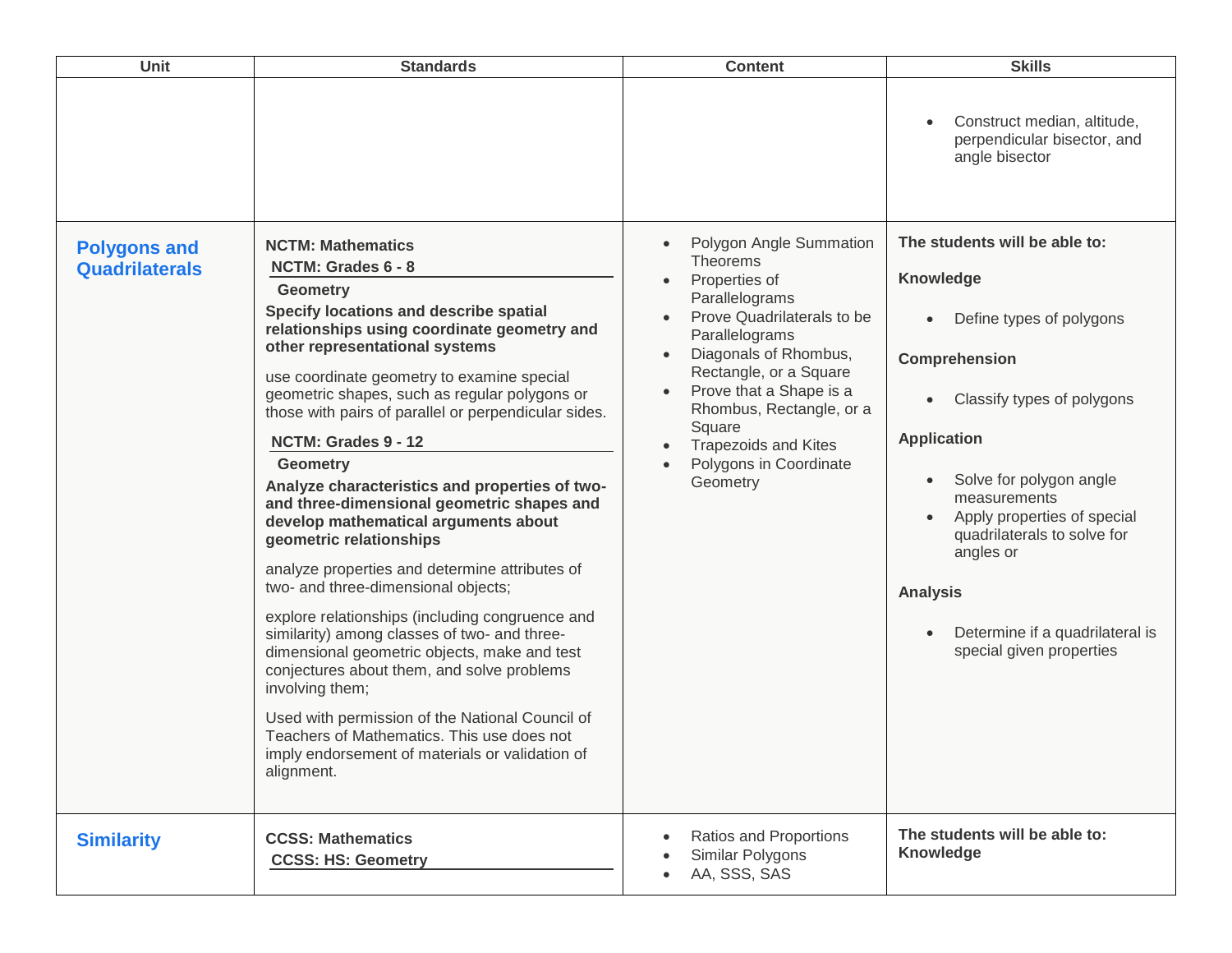| Unit | <b>Standards</b>                                                                                                                                                                                                                                                                                                                                                                                                                                                                                                                                                                                                                                                                                                                                                                                                                                        | <b>Content</b>                                                                                                                                          | <b>Skills</b>                                                                                                                                                                                                                                                                                                                                                                                                                                                          |
|------|---------------------------------------------------------------------------------------------------------------------------------------------------------------------------------------------------------------------------------------------------------------------------------------------------------------------------------------------------------------------------------------------------------------------------------------------------------------------------------------------------------------------------------------------------------------------------------------------------------------------------------------------------------------------------------------------------------------------------------------------------------------------------------------------------------------------------------------------------------|---------------------------------------------------------------------------------------------------------------------------------------------------------|------------------------------------------------------------------------------------------------------------------------------------------------------------------------------------------------------------------------------------------------------------------------------------------------------------------------------------------------------------------------------------------------------------------------------------------------------------------------|
|      | <b>Similarity, Right Triangles, &amp; Trigonometry</b><br>HSG-SRT.A. Understand similarity in terms of<br>similarity transformations<br>HSG-SRT.A.1. Verify experimentally the<br>properties of dilations:<br>HSG-SRT.A.1b. The dilation of a line segment is<br>longer or shorter in the ratio given by the scale<br>factor.<br>HSG-SRT.A.2. Given two figures, use the<br>definition of similarity in terms of similarity<br>transformations to decide if they are<br>similar; explain using similarity transformations the<br>meaning of similarity for triangles as the equality<br>of all pairs of angles and the proportionality of all<br>pairs of sides.<br>HSG-SRT.A.3. Use the properties of similarity<br>transformations to establish the AA criterion for<br>similarity of triangles.<br>HSG-SRT.B. Prove theorems involving<br>similarity | <b>Triangle Proportionality</b><br>$\bullet$<br>Theorem<br><b>Triangle Angle-Bisector</b><br>Theorem<br><b>Geometric Mean</b><br><b>Right Triangles</b> | Define properties of similar<br>$\bullet$<br>polygons<br>Define ratios and proportions<br>$\bullet$<br>Comprehension<br><b>Explain similarity</b><br>$\bullet$<br>Explain AA, SSS, and SAS<br>Explain the triangle<br>$\bullet$<br>proportionality and angle-<br>bisector theorem<br><b>Application</b><br>Apply proportionality and<br>$\bullet$<br>triangle angle bisector<br>theorems to find missing<br>triangle parts<br>Apply similarity properties<br>$\bullet$ |
|      | HSG-SRT.B.4. Prove theorems about triangles<br>using similarity transformations.                                                                                                                                                                                                                                                                                                                                                                                                                                                                                                                                                                                                                                                                                                                                                                        |                                                                                                                                                         | <b>Analysis</b><br>Manipulate scale drawings to<br>solve problems                                                                                                                                                                                                                                                                                                                                                                                                      |
|      | HSG-SRT.B.5. Use triangle congruence and<br>similarity criteria to solve problems and to prove<br>relationships in geometric figures.<br>HSG-SRT.C. Define trigonometric ratios and<br>solve problems involving right triangles<br>HSG-SRT.C.6. Understand that by similarity, side<br>ratios in right triangles are properties of the angles<br>in the triangle, leading to definitions of                                                                                                                                                                                                                                                                                                                                                                                                                                                             |                                                                                                                                                         | <b>Synthesis</b><br>Deduce similar triangles<br>$\bullet$<br>utilizing the triangles similarity<br>theorems (AA, SAS, SSS)<br><b>Evaluation</b><br>Justify similar figures<br>$\bullet$                                                                                                                                                                                                                                                                                |
|      | trigonometric ratios for acute angles.<br><b>NCTM: Mathematics</b><br>NCTM: Grades 9 - 12<br><b>Geometry</b>                                                                                                                                                                                                                                                                                                                                                                                                                                                                                                                                                                                                                                                                                                                                            |                                                                                                                                                         |                                                                                                                                                                                                                                                                                                                                                                                                                                                                        |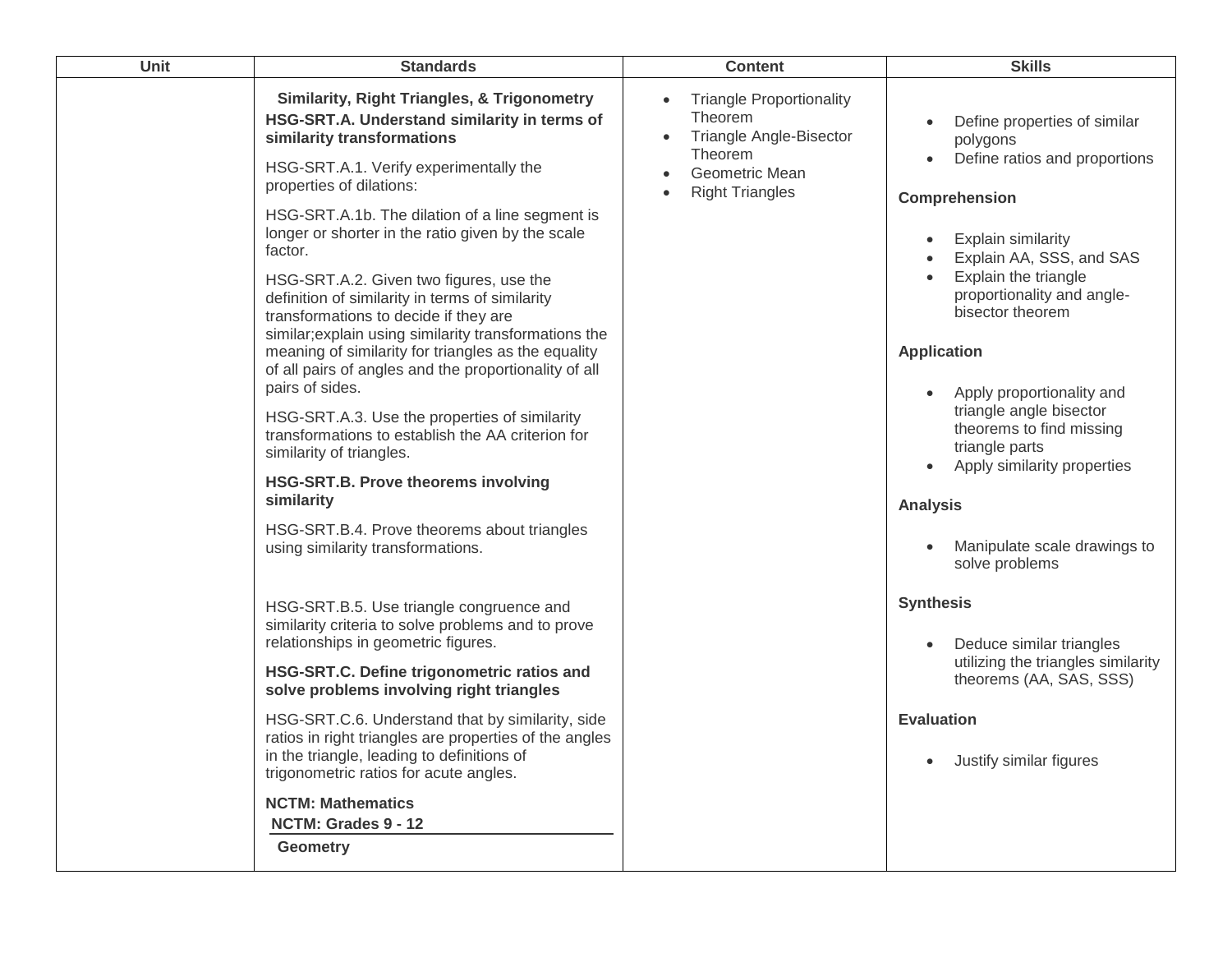| <b>Unit</b>                                | <b>Standards</b>                                                                                                                                                                                                 | <b>Content</b>                                      | <b>Skills</b>                                                                                                                                                             |
|--------------------------------------------|------------------------------------------------------------------------------------------------------------------------------------------------------------------------------------------------------------------|-----------------------------------------------------|---------------------------------------------------------------------------------------------------------------------------------------------------------------------------|
|                                            | Analyze characteristics and properties of two-<br>and three-dimensional geometric shapes and<br>develop mathematical arguments about<br>geometric relationships                                                  |                                                     |                                                                                                                                                                           |
|                                            | explore relationships (including congruence and<br>similarity) among classes of two- and three-<br>dimensional geometric objects, make and test<br>conjectures about them, and solve problems<br>involving them; |                                                     |                                                                                                                                                                           |
|                                            | © Copyright 2010. National Governors<br>Association Center for Best Practices and Council<br>of Chief State School Officers. All rights reserved.                                                                |                                                     |                                                                                                                                                                           |
| <b>Right Triangles</b><br>and Trigonometry | <b>CCSS: Mathematics</b><br><b>CCSS: HS: Geometry</b>                                                                                                                                                            | <b>Special Right Triangles</b><br>Sine, Cosine, and | The students will be able to:<br>Knowledge                                                                                                                                |
|                                            | <b>Similarity, Right Triangles, &amp; Trigonometry</b><br><b>HSG-SRT.B. Prove theorems involving</b><br>similarity                                                                                               | Tangent<br>Angles of Elevation and<br>Depression    | Memorize SOH CAH TOA<br>$\bullet$                                                                                                                                         |
|                                            | HSG-SRT.B.4. Prove theorems about triangles<br>using similarity transformations.                                                                                                                                 |                                                     | Comprehension                                                                                                                                                             |
|                                            | HSG-SRT.B.5. Use triangle congruence and<br>similarity criteria to solve problems and to prove<br>relationships in geometric figures.                                                                            |                                                     | Demonstrate knowledge of<br>geometric means to<br>determine segment lengths<br>Explain the sine, cosine, and<br>tangent ratios                                            |
|                                            | HSG-SRT.C. Define trigonometric ratios and<br>solve problems involving right triangles                                                                                                                           |                                                     | <b>Application</b>                                                                                                                                                        |
|                                            | HSG-SRT.C.6. Understand that by similarity, side<br>ratios in right triangles are properties of the angles<br>in the triangle, leading to definitions of<br>trigonometric ratios for acute angles.               |                                                     | Solve similarity relationships<br>$\bullet$<br>for right triangles<br>Apply trigonometric ratios to<br>$\bullet$<br>find side lengths and angles                          |
|                                            | HSG-SRT.C.7. Explain and use the relationship<br>between the sine and cosine of complementary<br>angles.                                                                                                         |                                                     | of right triangles<br>Apply Pythagorean Theorem<br>$\bullet$<br>to determine triangle<br>classification<br>Determine unknown side<br>lengths using Pythagorean<br>Theorem |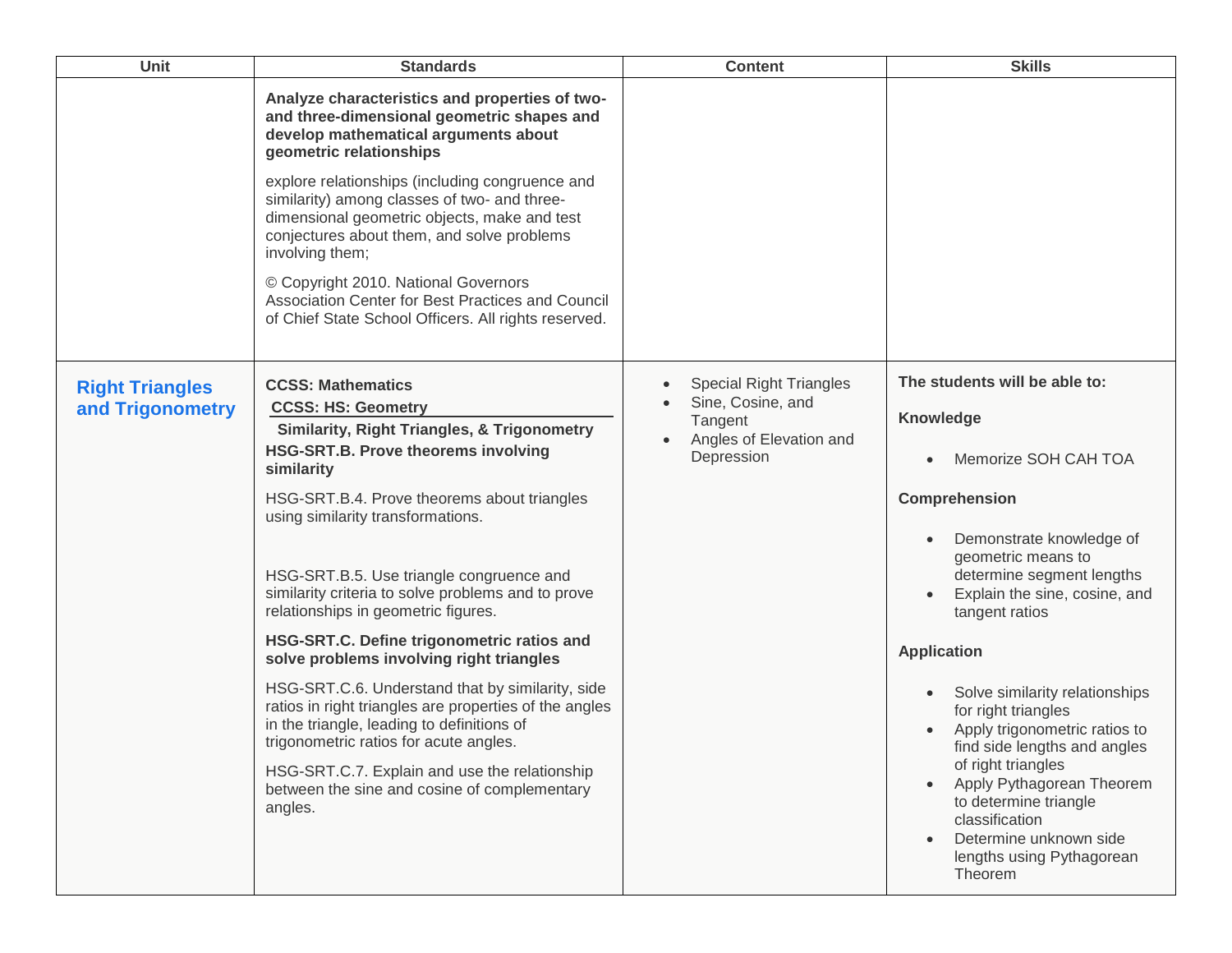| Unit        | <b>Standards</b>                                                                                                                                                                                                                                                                                                                                                                                                                                                                                                                                                                                                                                                                                                                                                             | <b>Content</b>                                                                                                                                                                                                                    | <b>Skills</b>                                                                                                                                                                                                                                                                                                                                                                    |
|-------------|------------------------------------------------------------------------------------------------------------------------------------------------------------------------------------------------------------------------------------------------------------------------------------------------------------------------------------------------------------------------------------------------------------------------------------------------------------------------------------------------------------------------------------------------------------------------------------------------------------------------------------------------------------------------------------------------------------------------------------------------------------------------------|-----------------------------------------------------------------------------------------------------------------------------------------------------------------------------------------------------------------------------------|----------------------------------------------------------------------------------------------------------------------------------------------------------------------------------------------------------------------------------------------------------------------------------------------------------------------------------------------------------------------------------|
|             | HSG-SRT.C.8. Use trigonometric ratios and the<br>Pythagorean Theorem to solve right triangles in<br>applied problems.<br><b>NCTM: Mathematics</b><br>NCTM: Grades 9 - 12<br><b>Geometry</b><br>Analyze characteristics and properties of two-<br>and three-dimensional geometric shapes and<br>develop mathematical arguments about<br>geometric relationships<br>use trigonometric relationships to determine<br>lengths and angle measures.<br>© Copyright 2010. National Governors<br>Association Center for Best Practices and Council<br>of Chief State School Officers. All rights reserved.                                                                                                                                                                           |                                                                                                                                                                                                                                   | Deduce sine, cosine, and<br>tangent functions of acute<br>angles<br><b>Analysis</b><br>Use special right triangle<br>$\bullet$<br>properties to solve for missing<br>sides<br><b>Evaluation</b><br>Use angles of elevation and<br>depression to determine<br>distances                                                                                                           |
| <b>Area</b> | <b>CCSS: Mathematics</b><br><b>CCSS: HS: Geometry</b><br><b>Circles</b><br>HSG-C.B. Find arc lengths and areas of<br>sectors of circles<br>HSG-C.B.5. Derive using similarity the fact that<br>the length of the arc intercepted by an angle is<br>proportional to the radius, and define the radian<br>measure of the angle as the constant of<br>proportionality; derive the formula for the area of a<br>sector.<br><b>Expressing Geometric Properties with</b><br><b>Equations</b><br>HSG-GPE.B. Use coordinates to prove simple<br>geometric theorems algebraically<br>HSG-GPE.B.7. Use coordinates to compute<br>perimeters of polygons and areas for triangles<br>and rectangles, e.g. using the distance formula.<br><b>NCTM: Mathematics</b><br>NCTM: Grades 9 - 12 | Parallelogram<br>Trapezoid<br>Rhombus<br>Triangles<br><b>Kites</b><br>Regular Polygons<br>Circles (sectors and arc<br>length)<br>Irregular Polygons<br>Similar Polygons<br>$\bullet$<br><b>Geometric Probability</b><br>$\bullet$ | The students will be able to:<br><b>Comprehension</b><br>Understand area<br><b>Application</b><br>Calculate areas of triangles,<br>$\bullet$<br>quadrilaterals and higher<br>order polygons using<br>trigonometry and auxiliary<br>lines such as radius,<br>apothem, sides, and<br>diagonals<br>Calculate area of sectors and<br>$\bullet$<br>lengths of arcs<br><b>Analysis</b> |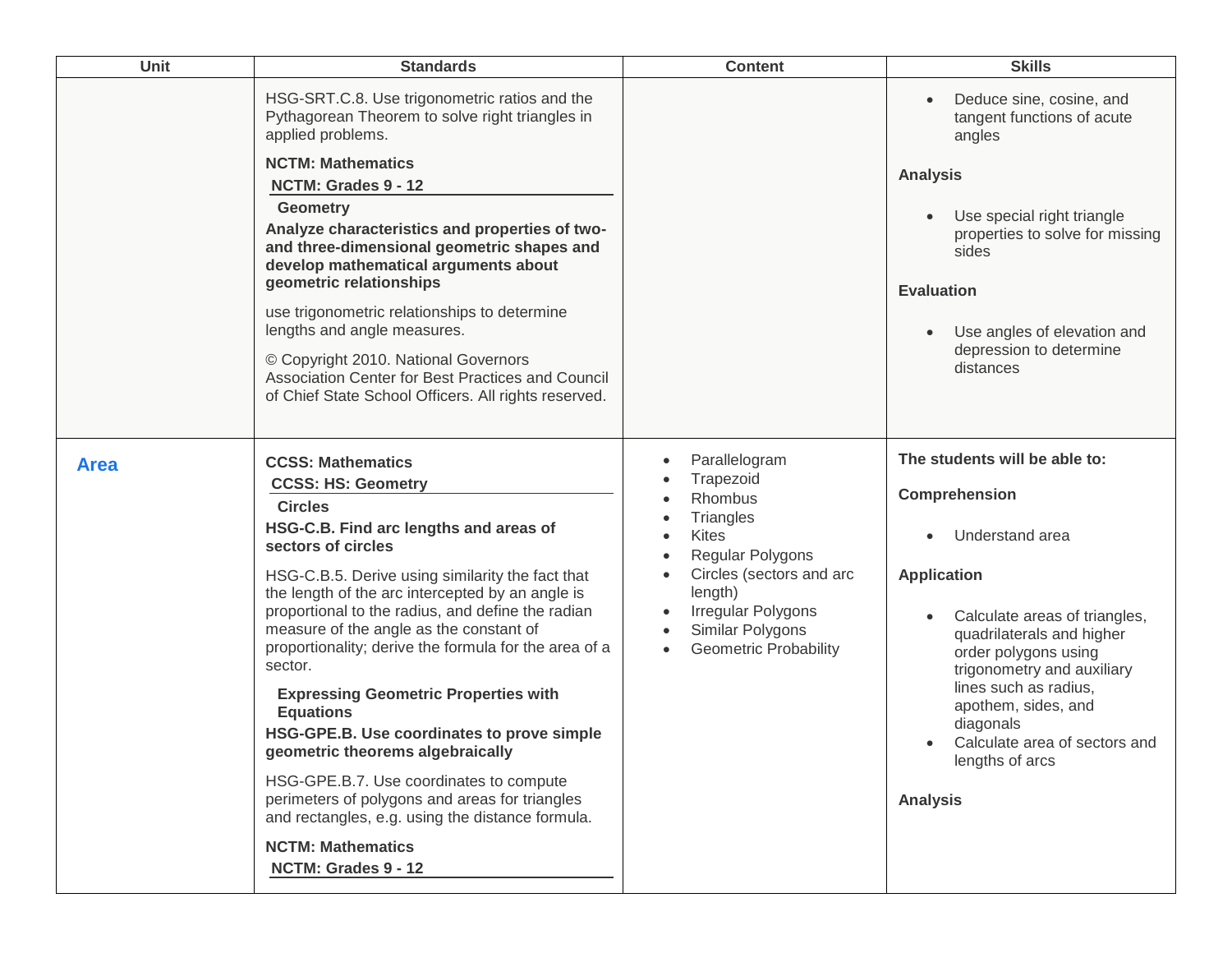| Unit                                     | <b>Standards</b>                                                                                                                                                                                                                                                                                                                                                                                                                                                                                                                                                                                                                                                                                                                                                                                                                                           | <b>Content</b>                                                 | <b>Skills</b>                                                                                                                                                                                                                                                                                                                                                                                                      |
|------------------------------------------|------------------------------------------------------------------------------------------------------------------------------------------------------------------------------------------------------------------------------------------------------------------------------------------------------------------------------------------------------------------------------------------------------------------------------------------------------------------------------------------------------------------------------------------------------------------------------------------------------------------------------------------------------------------------------------------------------------------------------------------------------------------------------------------------------------------------------------------------------------|----------------------------------------------------------------|--------------------------------------------------------------------------------------------------------------------------------------------------------------------------------------------------------------------------------------------------------------------------------------------------------------------------------------------------------------------------------------------------------------------|
|                                          | <b>Measurement</b><br>Apply appropriate techniques, tools, and<br>formulas to determine measurements<br>understand and use formulas for the area, surface<br>area, and volume of geometric figures, including<br>cones, spheres, and cylinders<br>© Copyright 2010. National Governors<br>Association Center for Best Practices and Council<br>of Chief State School Officers. All rights reserved.                                                                                                                                                                                                                                                                                                                                                                                                                                                        |                                                                | Extrapolate and calculate arc<br>$\bullet$<br>lengths from circumference of<br>circles<br><b>Synthesis</b><br>Create geometric probability<br>problems<br><b>Evaluation</b><br>Determine geometric<br>$\bullet$<br>probability based on area                                                                                                                                                                       |
| <b>Surface Area and</b><br><b>Volume</b> | <b>CCSS: Mathematics</b><br><b>CCSS: HS: Geometry</b><br><b>Geometric Measurement &amp; Dimension</b><br>HSG-GMD.A. Explain volume formulas and<br>use them to solve problems<br>HSG-GMD.A.1. Give an informal argument for the<br>formulas for the circumference of a circle, area of<br>a circle, volume of a cylinder, pyramid, and cone.<br>Use dissection arguments, Cavalieri's principle,<br>and informal limit arguments.<br>HSG-GMD.A.2. (+) Given an informal argument<br>using Cavalieri's principle for the formulas for the<br>volume of a sphere and other solid figures.<br>HSG-GMD.A.3. Use volume formulas for<br>cylinders, pyramids, cones and spheres to solve<br>problems.<br><b>NCTM: Mathematics</b><br>NCTM: Grades 9 - 12<br><b>Geometry</b><br>Use visualization, spatial reasoning, and<br>geometric modeling to solve problems | <b>Prisms</b><br>Pyramids<br><b>Spheres</b><br>Similar objects | The students will be able to:<br><b>Knowledge</b><br>Define volume<br>Define surface area<br>$\bullet$<br><b>Comprehension</b><br>Distinguish and categorize<br>$\bullet$<br>polyhedra, their parts and<br>cross sections<br>Understand surface area and<br>volume<br><b>Application</b><br>• Synthesize and calculate<br>volume and surface area for<br>compound three dimensional<br>objects.<br><b>Analysis</b> |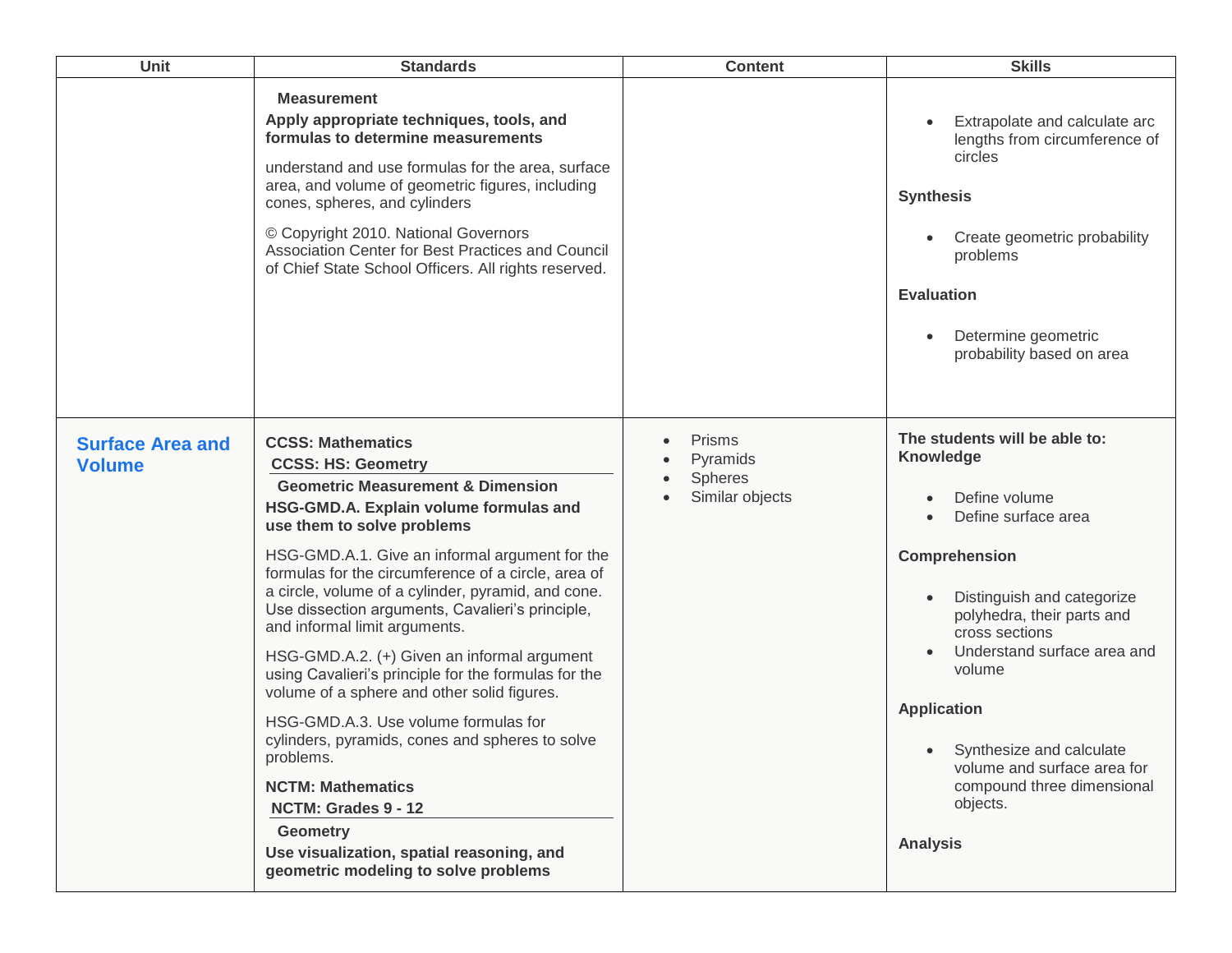| Unit                   | <b>Standards</b>                                                                                                                                                                                                                                                                                                                                                                                                                                                                                                                                                                                                                                                                                                                                                                       | <b>Content</b>                                                                                | <b>Skills</b>                                                                                                                                                                                                                                                                                                                                                                      |
|------------------------|----------------------------------------------------------------------------------------------------------------------------------------------------------------------------------------------------------------------------------------------------------------------------------------------------------------------------------------------------------------------------------------------------------------------------------------------------------------------------------------------------------------------------------------------------------------------------------------------------------------------------------------------------------------------------------------------------------------------------------------------------------------------------------------|-----------------------------------------------------------------------------------------------|------------------------------------------------------------------------------------------------------------------------------------------------------------------------------------------------------------------------------------------------------------------------------------------------------------------------------------------------------------------------------------|
|                        | visualize three-dimensional objects and spaces<br>from different perspectives and analyze their<br>cross sections;<br>use geometric models to gain insights into, and<br>answer questions in, other areas of mathematics;<br>use geometric ideas to solve problems in, and<br>gain insights into, other disciplines and other<br>areas of interest such as art and architecture<br><b>Measurement</b><br>Apply appropriate techniques, tools, and<br>formulas to determine measurements<br>understand and use formulas for the area, surface<br>area, and volume of geometric figures, including<br>cones, spheres, and cylinders<br>© Copyright 2010. National Governors<br>Association Center for Best Practices and Council<br>of Chief State School Officers. All rights reserved. |                                                                                               | Convert different<br>$\bullet$<br>measurements into a<br>standard unit of measurement<br><b>Synthesis</b><br>Manipulate 3-D figures to<br>determine surface area and<br>volume<br><b>Evaluation</b><br>Compare and contrast areas<br>$\bullet$<br>and volumes of similar figures                                                                                                   |
| <b>Transformations</b> | <b>CCSS: Mathematics</b><br><b>CCSS: HS: Geometry</b><br><b>Congruence</b><br><b>HSG-CO.A. Experiment with transformations</b><br>in the plane<br>HSG-CO.A.2. Represent transformations in the<br>plane using, e.g., transparencies and geometry<br>software; describe transformations as functions<br>that take points in the plane as inputs and give<br>other points as outputs. Compare transformations<br>that preserve distance and angle to those that do<br>not (e.g., translation versus horizontal stretch).<br>HSG-CO.A.3. Given a rectangle, parallelogram,<br>trapezoid, or regular polygon, describe the<br>rotations and reflections that carry it onto itself.<br>HSG-CO.A.4. Develop definitions of rotations,<br>reflections, and translations in terms of angles,   | Translation<br>Rotation<br>Reflection with<br><b>Reflectional Symmetry</b><br><b>Dilation</b> | The students will be able to:<br><b>Knowledge</b><br>Define translation, rotation,<br>$\bullet$<br>reflection, and dilation<br>Comprehension<br>Distinguish lines of symmetry<br>within figures<br>Distinguish rotational<br>symmetry of figures<br><b>Synthesis</b><br>Formulate a reflected figure<br>over any given line<br>Construct a rotational image<br>about a given point |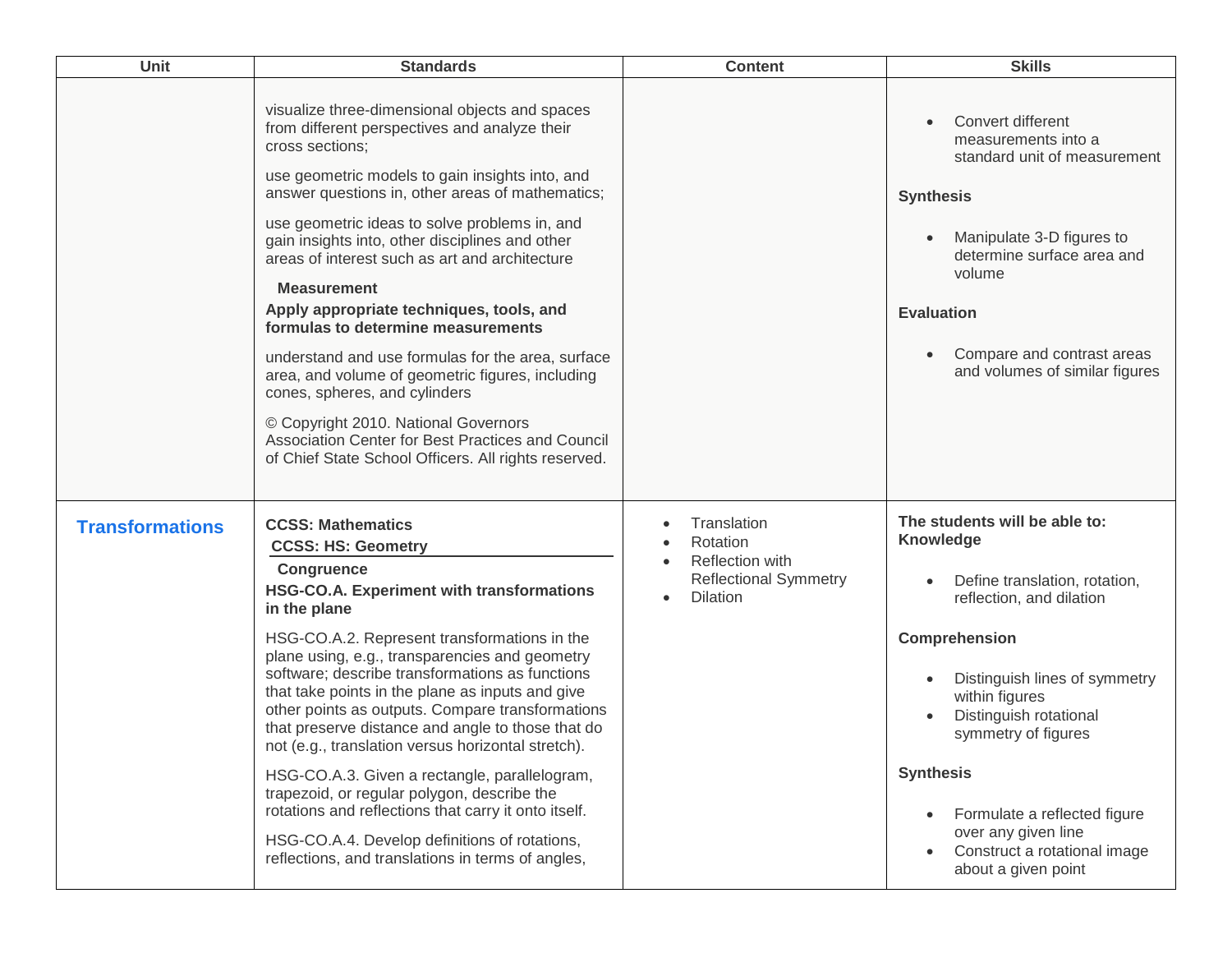| Unit | <b>Standards</b>                                                                                                                                                                                                                                                                                                                | <b>Content</b> | <b>Skills</b>                                                       |
|------|---------------------------------------------------------------------------------------------------------------------------------------------------------------------------------------------------------------------------------------------------------------------------------------------------------------------------------|----------------|---------------------------------------------------------------------|
|      | circles, perpendicular lines, parallel lines, and line<br>segments.                                                                                                                                                                                                                                                             |                | Create dilations of figures<br>Manipulate a figure using<br>vectors |
|      | HSG-CO.A.5. Given a geometric figure and a<br>rotation, reflection, or translation, draw the<br>transformed figure using, e.g., graph paper,<br>tracing paper, or geometry software. Specify a<br>sequence of transformations that will carry a given<br>figure onto another.                                                   |                |                                                                     |
|      | HSG-CO.B. Understand congruence in terms<br>of rigid motions                                                                                                                                                                                                                                                                    |                |                                                                     |
|      | HSG-CO.B.6. Use geometric descriptions of rigid<br>motions to transform figures and to predict the<br>effect of a given rigid motion on a given figure;<br>given two figures, use the definition of<br>congruence in terms of rigid motions to decide if<br>they are congruent.                                                 |                |                                                                     |
|      | HSG-CO.B.8. Explain how the criteria for triangle<br>congruence (ASA, SAS, and SSS) follow from the<br>definition of congruence in terms of rigid motions.                                                                                                                                                                      |                |                                                                     |
|      | <b>Similarity, Right Triangles, &amp; Trigonometry</b><br>HSG-SRT.A. Understand similarity in terms of<br>similarity transformations                                                                                                                                                                                            |                |                                                                     |
|      | HSG-SRT.A.2. Given two figures, use the<br>definition of similarity in terms of similarity<br>transformations to decide if they are<br>similar; explain using similarity transformations the<br>meaning of similarity for triangles as the equality<br>of all pairs of angles and the proportionality of all<br>pairs of sides. |                |                                                                     |
|      | <b>NCTM: Mathematics</b><br>NCTM: Grades 9 - 12                                                                                                                                                                                                                                                                                 |                |                                                                     |
|      | <b>Geometry</b><br>Apply transformations and use symmetry to<br>analyze mathematical situations                                                                                                                                                                                                                                 |                |                                                                     |
|      | understand and represent translations,<br>reflections, rotations, and dilations of objects in                                                                                                                                                                                                                                   |                |                                                                     |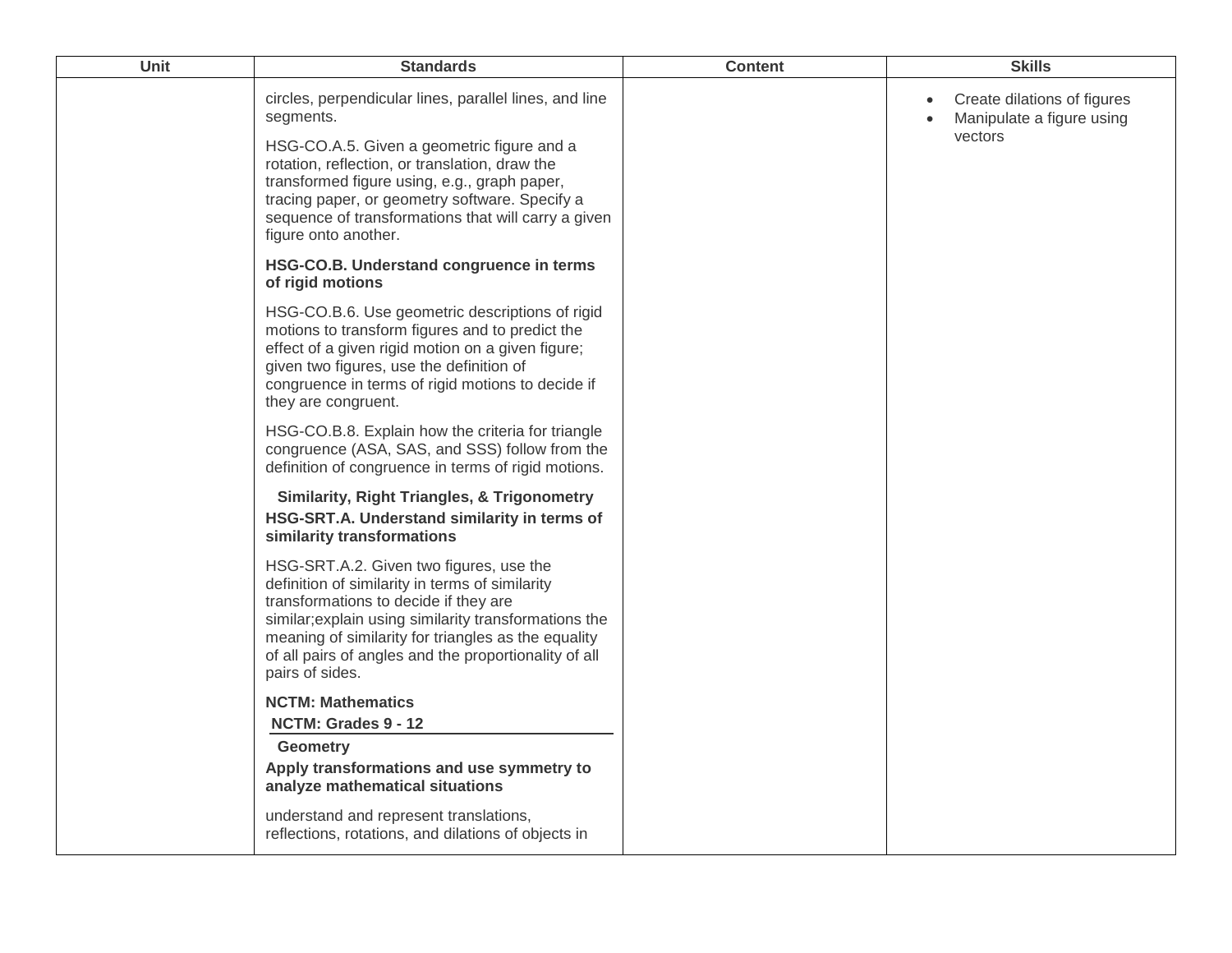| <b>Unit</b>    | <b>Standards</b>                                                                                                                                                                                                                                                                                                                                                                                                                                                                                                                                                                                                                                                                                                                                                                                                                                                                                                                                                                                                                                                                                                                                 | <b>Content</b>                                                                                                                                                       | <b>Skills</b>                                                                                                                                                                                                                                                                                                                                                                                                                                                                                                                             |
|----------------|--------------------------------------------------------------------------------------------------------------------------------------------------------------------------------------------------------------------------------------------------------------------------------------------------------------------------------------------------------------------------------------------------------------------------------------------------------------------------------------------------------------------------------------------------------------------------------------------------------------------------------------------------------------------------------------------------------------------------------------------------------------------------------------------------------------------------------------------------------------------------------------------------------------------------------------------------------------------------------------------------------------------------------------------------------------------------------------------------------------------------------------------------|----------------------------------------------------------------------------------------------------------------------------------------------------------------------|-------------------------------------------------------------------------------------------------------------------------------------------------------------------------------------------------------------------------------------------------------------------------------------------------------------------------------------------------------------------------------------------------------------------------------------------------------------------------------------------------------------------------------------------|
|                | the plane by using sketches, coordinates, vectors,<br>function notation, and matrices;<br>use various representations to help understand<br>the effects of simple transformations and their<br>compositions.<br>© Copyright 2010. National Governors<br>Association Center for Best Practices and Council<br>of Chief State School Officers. All rights reserved.                                                                                                                                                                                                                                                                                                                                                                                                                                                                                                                                                                                                                                                                                                                                                                                |                                                                                                                                                                      |                                                                                                                                                                                                                                                                                                                                                                                                                                                                                                                                           |
| <b>Circles</b> | <b>CCSS: Mathematics</b><br><b>CCSS: HS: Geometry</b><br><b>Circles</b><br>HSG-C.A. Understand and apply theorems<br>about circles<br>HSG-C.A.1. Prove that all circles are similar.<br>HSG-C.A.2. Identify and describe relationships<br>among inscribed angles, radii, and chords.<br>Include the relationship between central, inscribed<br>and circumscribed angles; inscribed angles on a<br>diameter are right angles; the radius of a circle is<br>perpendicular to the tangent where the radius<br>intersects the circle.<br>HSG-C.A.3. Construct the inscribed and<br>circumscribed circles of a triangle, and prove<br>properties of angles for a quadrilateral inscribed in<br>a circle.<br>HSG-C.A.4. (+) Construct a tangent line from a<br>point outside a given circle to the circle.<br>HSG-C.B. Find arc lengths and areas of<br>sectors of circles<br>HSG-C.B.5. Derive using similarity the fact that<br>the length of the arc intercepted by an angle is<br>proportional to the radius, and define the radian<br>measure of the angle as the constant of<br>proportionality; derive the formula for the area of a<br>sector. | Chords<br>$\bullet$<br>Arcs<br>$\bullet$<br>Tangents<br>$\bullet$<br><b>Inscribed Angles</b><br><b>Circumscribed Angles</b><br>Angle Measures and<br>Segment Lengths | The students will be able to:<br>Knowledge<br>Define chord, arc, tangent<br>$\bullet$<br>line, inscribed angle,<br>circumscribed angle,<br><b>Application</b><br>Extrapolate and calculate arc<br>$\bullet$<br>lengths from circumference of<br>circles<br>Calculate angle measures of<br>$\bullet$<br>central, inscribed, and<br>circumscribed angles.<br>Formulate the equation of a<br>circle with center (h,k) and<br>radius r<br><b>Analysis</b><br>Find missing parts of a<br>$\bullet$<br>diagram with the<br>aforementioned parts |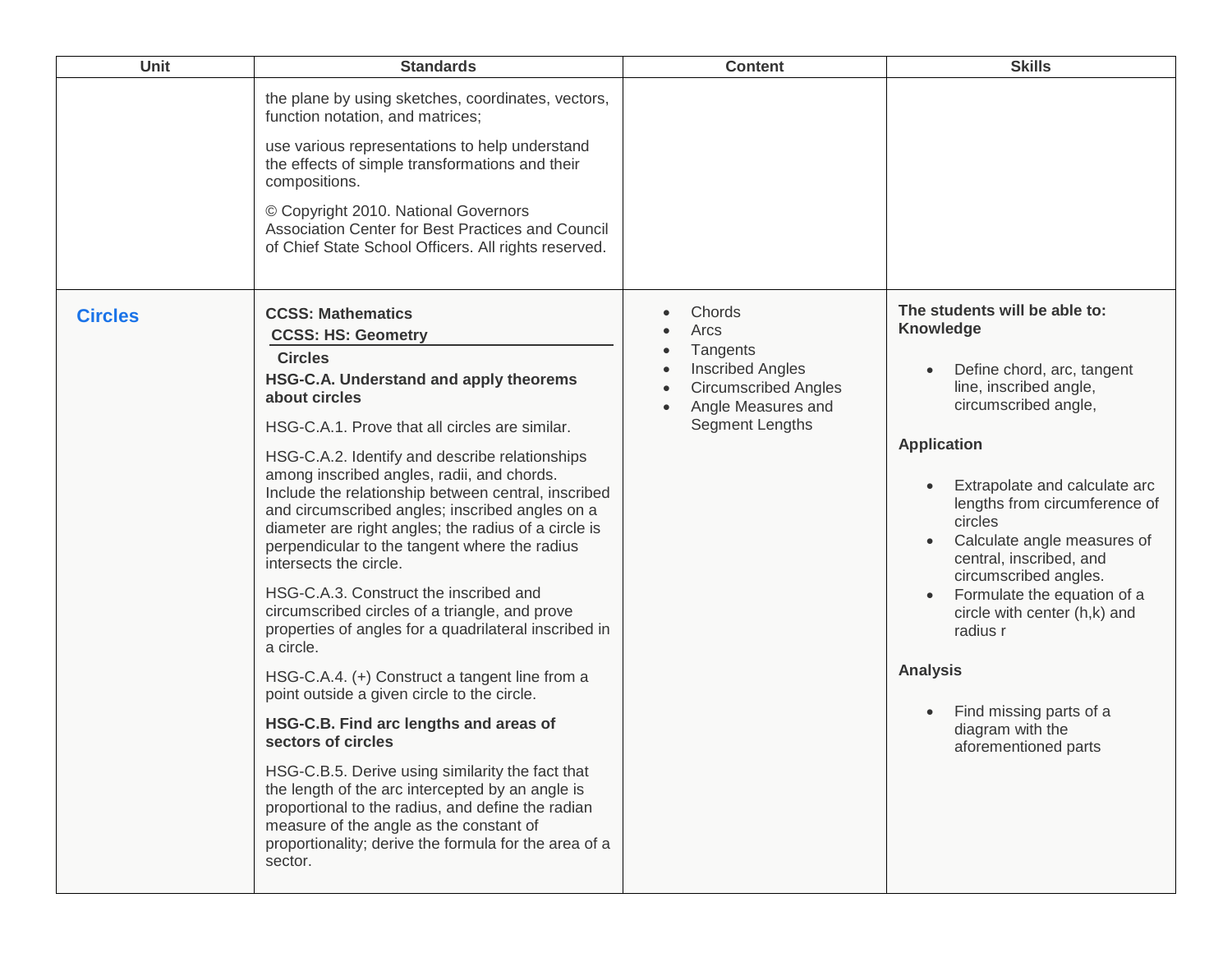| Unit                 | <b>Standards</b>                                                                                                                                                                                                                                 | <b>Content</b>                                                                                                        | <b>Skills</b>                                                                                                              |
|----------------------|--------------------------------------------------------------------------------------------------------------------------------------------------------------------------------------------------------------------------------------------------|-----------------------------------------------------------------------------------------------------------------------|----------------------------------------------------------------------------------------------------------------------------|
|                      | <b>Expressing Geometric Properties with</b><br><b>Equations</b><br>HSG-GPE.A. Translate between the geometric<br>description and the equation for a conic<br>section                                                                             |                                                                                                                       |                                                                                                                            |
|                      | HSG-GPE.A.1. Derive the equation of a circle of<br>given center and radius using the Pythagorean<br>Theorem; complete the square to find the center<br>and radius of a circle given by an equation.                                              |                                                                                                                       |                                                                                                                            |
|                      | <b>Geometric Measurement &amp; Dimension</b><br>HSG-GMD.A. Explain volume formulas and<br>use them to solve problems                                                                                                                             |                                                                                                                       |                                                                                                                            |
|                      | HSG-GMD.A.1. Give an informal argument for the<br>formulas for the circumference of a circle, area of<br>a circle, volume of a cylinder, pyramid, and cone.<br>Use dissection arguments, Cavalieri's principle,<br>and informal limit arguments. |                                                                                                                       |                                                                                                                            |
|                      | <b>NCTM: Mathematics</b><br>NCTM: Grades 6 - 8                                                                                                                                                                                                   |                                                                                                                       |                                                                                                                            |
|                      | <b>Measurement</b><br>Apply appropriate techniques, tools, and<br>formulas to determine measurements                                                                                                                                             |                                                                                                                       |                                                                                                                            |
|                      | develop and use formulas to determine the<br>circumference of circles and the area of triangles,<br>parallelograms, trapezoids, and circles and<br>develop strategies to find the area of more-<br>complex shapes;                               |                                                                                                                       |                                                                                                                            |
|                      | © Copyright 2010. National Governors<br>Association Center for Best Practices and Council<br>of Chief State School Officers. All rights reserved.                                                                                                |                                                                                                                       |                                                                                                                            |
| <b>Constructions</b> | <b>CCSS: Mathematics</b><br><b>CCSS: HS: Geometry</b>                                                                                                                                                                                            | <b>Bisect a Segment</b><br>$\bullet$<br>Bisect an Angle<br>Construct an Equilateral<br>Triangle<br>Construct a Square | The students will be able to:<br><b>Synthesis</b><br>Construct geometric objects<br>using a compass and a<br>straight edge |
|                      | <b>Congruence</b><br>HSG-CO.D. Make geometric constructions                                                                                                                                                                                      |                                                                                                                       |                                                                                                                            |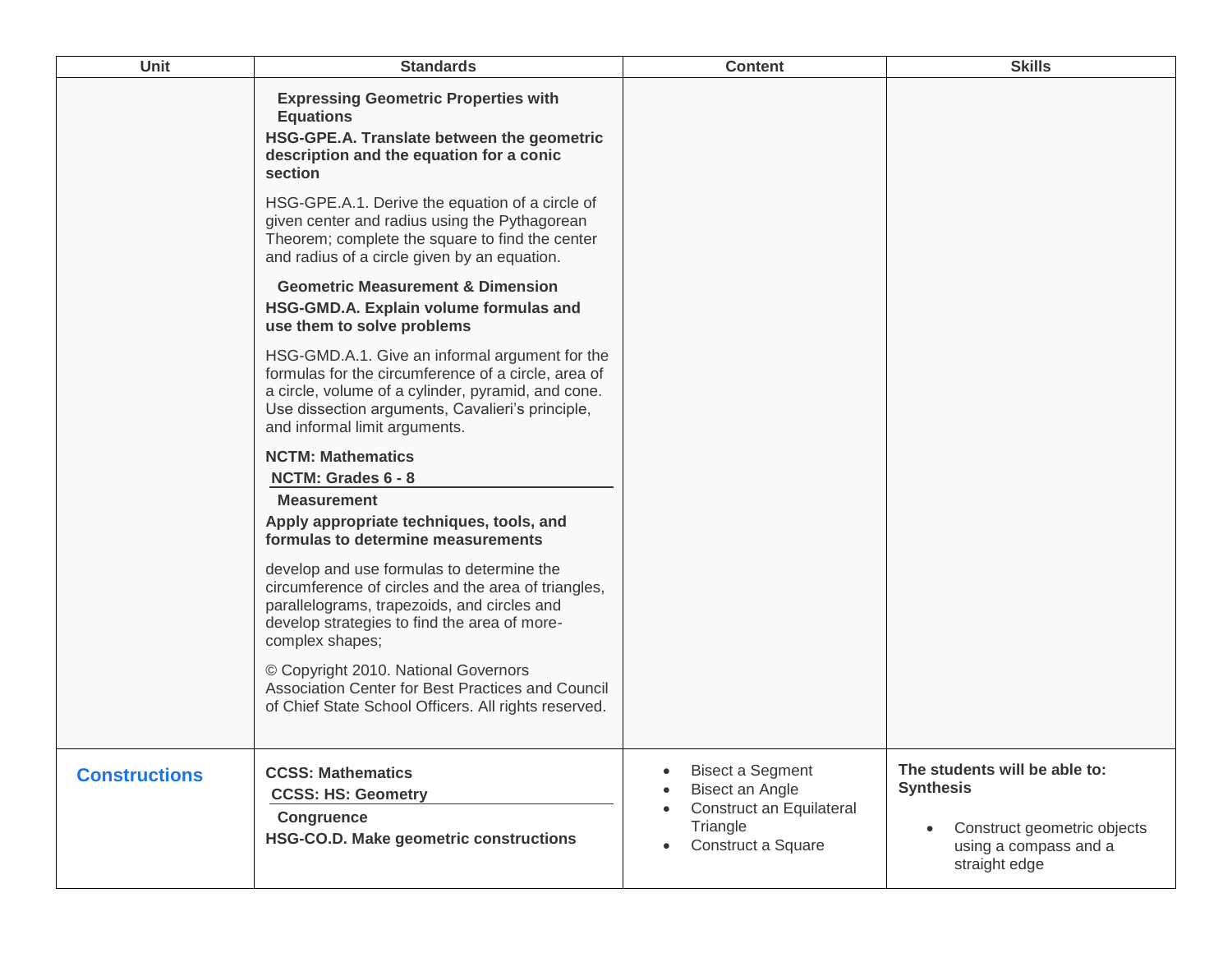| Unit | <b>Standards</b>                                                                                                                                                                                                                                                                                                                                                                                                                                                                  | <b>Content</b> | <b>Skills</b>                                                                     |
|------|-----------------------------------------------------------------------------------------------------------------------------------------------------------------------------------------------------------------------------------------------------------------------------------------------------------------------------------------------------------------------------------------------------------------------------------------------------------------------------------|----------------|-----------------------------------------------------------------------------------|
|      | HSG-CO.D.12. Make formal geometric<br>constructions with a variety of tools and methods<br>(compass and straightedge, string, reflective<br>devices, paper folding, dynamic geometric<br>software, etc). Copying a segment; copying an<br>angle; bisecting a segment; bisecting an angle;<br>constructing perpendicular lines, including the<br>perpendicular bisector of a line segment; and<br>constructing a line parallel to a given line through<br>a point not on the line. |                | Construct different shapes<br>$\bullet$<br>using a compass and a<br>straight edge |
|      | HSG-CO.D.13. Construct an equilateral triangle, a<br>square and a regular hexagon inscribed in a<br>circle.                                                                                                                                                                                                                                                                                                                                                                       |                |                                                                                   |
|      | <b>Similarity, Right Triangles, &amp; Trigonometry</b><br>HSG-SRT.A. Understand similarity in terms of<br>similarity transformations                                                                                                                                                                                                                                                                                                                                              |                |                                                                                   |
|      | HSG-SRT.A.1a. A dilation takes a line not passing<br>through the center of the dilation to a parallel line,<br>and leaves a line passing through the center<br>unchanged.                                                                                                                                                                                                                                                                                                         |                |                                                                                   |
|      | <b>Mathematical Practice</b><br><b>MP. The Standards for Mathematical Practice</b><br>describe varieties of expertise that<br>mathematics educators at all levels should<br>seek to develop in their students.                                                                                                                                                                                                                                                                    |                |                                                                                   |
|      | MP.5. Use appropriate tools strategically.                                                                                                                                                                                                                                                                                                                                                                                                                                        |                |                                                                                   |
|      | MP.6. Attend to precision.                                                                                                                                                                                                                                                                                                                                                                                                                                                        |                |                                                                                   |
|      | MP.7. Look for and make use of structure.                                                                                                                                                                                                                                                                                                                                                                                                                                         |                |                                                                                   |
|      | <b>NCTM: Mathematics</b><br>NCTM: Grades 9 - 12<br><b>Geometry</b>                                                                                                                                                                                                                                                                                                                                                                                                                |                |                                                                                   |